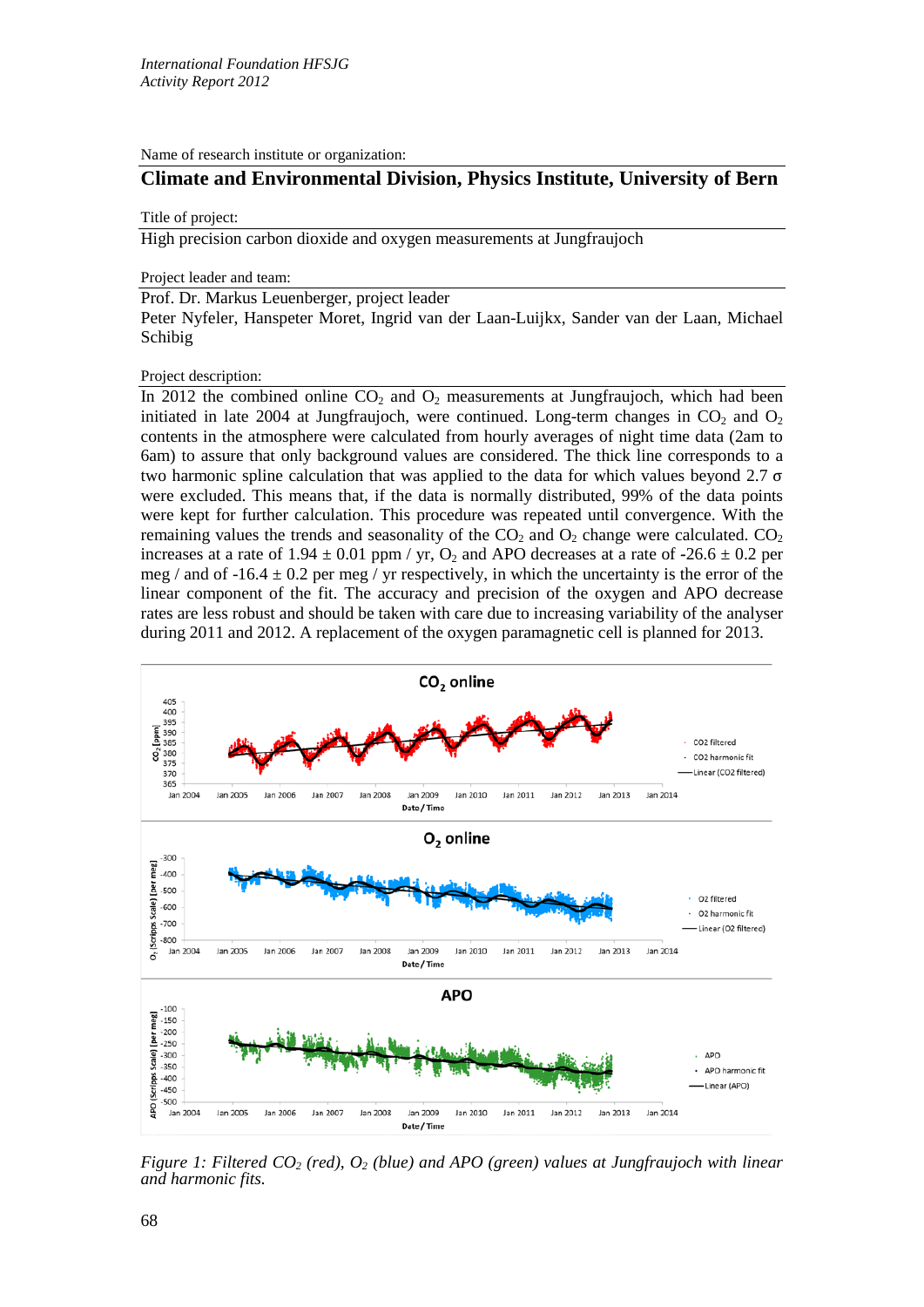

*Figure 1: Seasonalities at Jungfraujoch for CO<sub>2</sub> in 2012 (red) and averaged since 2005 (orange) first panel; for O2 in 2012 (blue) and averaged (turquoise) second panel; for APO in 2012 (green) and averaged (lime) third panel.*

The seasonal changes of  $CO<sub>2</sub>$  and  $O<sub>2</sub>$  are shown in Figure 2. These were calculated by subtracting the long-term mean as well as the linear trends from the original data. There is generally a good agreement from year to year for the  $CO<sub>2</sub>$  seasonality as documented by the upper panel. The situation is different for  $O_2$  and APO as obvious from the middle and lower panel. The variability of seasonal amplitudes is large for our  $O_2$  measurements. Part of which has to do with the larger uncertainty of  $O_2$  measurements.



*Figure 3: Plot of the Maihak data versus the Picarro data. The indicated fit equation is based on all data.*